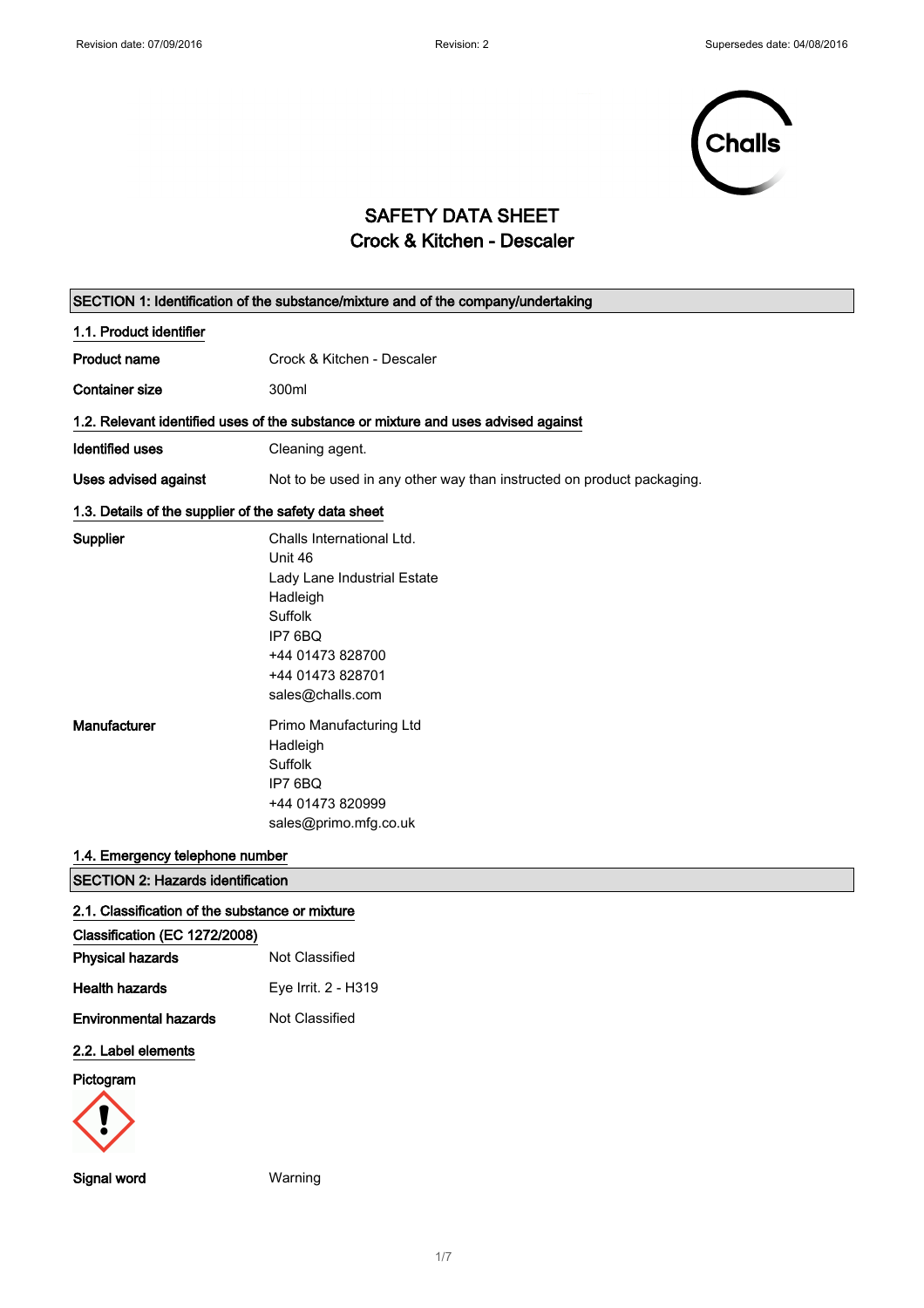| <b>Hazard statements</b>                  | H319 Causes serious eye irritation.<br>EUH208 Contains A mixture of: tetrasodium phosphonoethane-1,2-dicarboxylate and<br>hexasodium phosphonobutane-1,2,3,4-tetracarboxylate. May produce an allergic reaction.                                                                                                                                                                                                                                                                                                                                                                                                                                                                                                                                                                                |
|-------------------------------------------|-------------------------------------------------------------------------------------------------------------------------------------------------------------------------------------------------------------------------------------------------------------------------------------------------------------------------------------------------------------------------------------------------------------------------------------------------------------------------------------------------------------------------------------------------------------------------------------------------------------------------------------------------------------------------------------------------------------------------------------------------------------------------------------------------|
| <b>Precautionary statements</b>           | P103 Read label before use.<br>P102 Keep out of reach of children.<br>P101 If medical advice is needed, have product container or label at hand.<br>P264 Wash contaminated skin thoroughly after handling.<br>P280 Wear protective gloves/ protective clothing/ eye protection/ face protection.<br>P301+P312 IF SWALLOWED: Call a POISON CENTRE/doctor if you feel unwell.<br>P305+P351+P338 IF IN EYES: Rinse cautiously with water for several minutes. Remove<br>contact lenses, if present and easy to do. Continue rinsing.<br>P337+P313 If eye irritation persists: Get medical advice/attention.<br>P403+P233 Store in a well-ventilated place. Keep container tightly closed.<br>P405 Store locked up.<br>P501 Dispose of contents/ container in accordance with national regulations. |
| Supplementary precautionary<br>statements | P302+P352 IF ON SKIN: Wash with plenty of water.<br>P332+P313 If skin irritation occurs: Get medical advice/ attention.<br>P362+P364 Take off contaminated clothing and wash it before reuse.                                                                                                                                                                                                                                                                                                                                                                                                                                                                                                                                                                                                   |

## 2.3. Other hazards

| SECTION 3: Composition/information on ingredients     |                                                                                    |                                |
|-------------------------------------------------------|------------------------------------------------------------------------------------|--------------------------------|
| 3.2. Mixtures                                         |                                                                                    |                                |
| sulphamidic acid                                      |                                                                                    | 5-10%                          |
| CAS number: 5329-14-6                                 | EC number: 226-218-8                                                               |                                |
| Classification                                        |                                                                                    |                                |
| Skin Irrit. 2 - H315                                  |                                                                                    |                                |
|                                                       |                                                                                    |                                |
| Eye Irrit. 2 - H319                                   |                                                                                    |                                |
| Aquatic Chronic 3 - H412                              |                                                                                    |                                |
|                                                       |                                                                                    |                                |
| <b>Citric Acid Monohydrate</b>                        |                                                                                    | 5-10%                          |
| CAS number: 5949-29-1                                 | EC number: 201-069-1                                                               | REACH registration number: 01- |
|                                                       |                                                                                    | 2119457026-42-XXXX             |
| Classification                                        |                                                                                    |                                |
| Eye Irrit. 2 - H319                                   |                                                                                    |                                |
|                                                       |                                                                                    |                                |
| A mixture of: tetrasodium phosphonoethane-1,2-        |                                                                                    | 1%                             |
| dicarboxylate and hexasodium phosphonobutane-1,2,3,4- |                                                                                    |                                |
| tetracarboxylate                                      |                                                                                    |                                |
| CAS number: 143239-08-1                               | EC number: 410-800-5                                                               |                                |
|                                                       |                                                                                    |                                |
| Classification                                        |                                                                                    |                                |
| Skin Sens. 1 - H317                                   |                                                                                    |                                |
| Aquatic Chronic 2 - H411                              |                                                                                    |                                |
|                                                       | The Full Text for all R-Phrases and Hazard Statements are Displayed in Section 16. |                                |
|                                                       |                                                                                    |                                |

SECTION 4: First aid measures

4.1. Description of first aid measures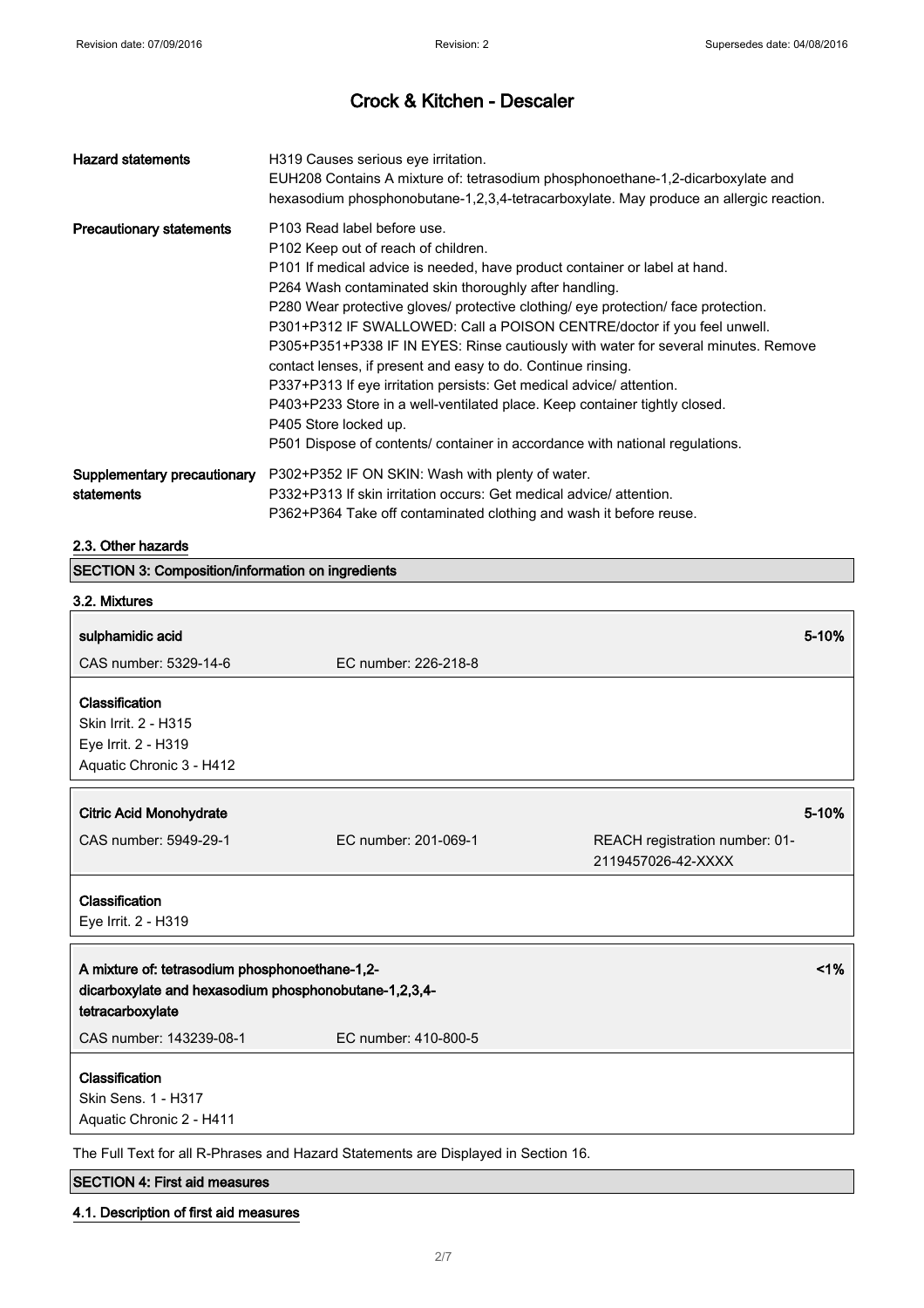| Inhalation                                                        | Remove affected person from source of contamination. Keep affected person warm and at<br>rest. Get medical attention immediately.                                                                                                                                                                                              |
|-------------------------------------------------------------------|--------------------------------------------------------------------------------------------------------------------------------------------------------------------------------------------------------------------------------------------------------------------------------------------------------------------------------|
| Ingestion                                                         | Rinse mouth thoroughly with water. Never give anything by mouth to an unconscious person.<br>Get medical attention immediately.                                                                                                                                                                                                |
| Skin contact                                                      | Remove affected person from source of contamination. Take off immediately all contaminated<br>clothing and wash it before reuse. Wash skin thoroughly with soap and water. Get medical<br>attention immediately.                                                                                                               |
| Eye contact                                                       | Remove affected person from source of contamination. Rinse immediately with plenty of<br>water. Remove any contact lenses and open eyelids wide apart. Continue to rinse for at least<br>15 minutes and get medical attention.                                                                                                 |
|                                                                   | 4.2. Most important symptoms and effects, both acute and delayed                                                                                                                                                                                                                                                               |
|                                                                   | 4.3. Indication of any immediate medical attention and special treatment needed                                                                                                                                                                                                                                                |
| <b>Specific treatments</b>                                        | Treat symptomatically.                                                                                                                                                                                                                                                                                                         |
| <b>SECTION 5: Firefighting measures</b>                           |                                                                                                                                                                                                                                                                                                                                |
| 5.1. Extinguishing media                                          |                                                                                                                                                                                                                                                                                                                                |
| Suitable extinguishing media                                      | The product is not flammable. Use fire-extinguishing media suitable for the surrounding fire.                                                                                                                                                                                                                                  |
| 5.2. Special hazards arising from the substance or mixture        |                                                                                                                                                                                                                                                                                                                                |
| Specific hazards                                                  | When handled correctly, undamaged units represent no danger.                                                                                                                                                                                                                                                                   |
| 5.3. Advice for firefighters                                      |                                                                                                                                                                                                                                                                                                                                |
| Special protective equipment<br>for firefighters                  | Wear positive-pressure self-contained breathing apparatus (SCBA) and appropriate protective<br>clothing.                                                                                                                                                                                                                       |
| <b>SECTION 6: Accidental release measures</b>                     |                                                                                                                                                                                                                                                                                                                                |
|                                                                   | 6.1. Personal precautions, protective equipment and emergency procedures                                                                                                                                                                                                                                                       |
| <b>Personal precautions</b>                                       | For personal protection, see Section 8.                                                                                                                                                                                                                                                                                        |
| 6.2. Environmental precautions                                    |                                                                                                                                                                                                                                                                                                                                |
| <b>Environmental precautions</b>                                  | Spillages or uncontrolled discharges into watercourses must be reported immediately to the<br>Environmental Agency or other appropriate regulatory body.                                                                                                                                                                       |
| 6.3. Methods and material for containment and cleaning up         |                                                                                                                                                                                                                                                                                                                                |
| Methods for cleaning up                                           | Do not touch or walk into spilled material. Stop leak if safe to do so. Absorb in vermiculite, dry<br>sand or earth and place into containers. Dispose of waste to licensed waste disposal site in<br>accordance with the requirements of the local Waste Disposal Authority. Flush contaminated<br>area with plenty of water. |
| 6.4. Reference to other sections                                  |                                                                                                                                                                                                                                                                                                                                |
| Reference to other sections                                       | For waste disposal, see Section 13.                                                                                                                                                                                                                                                                                            |
| <b>SECTION 7: Handling and storage</b>                            |                                                                                                                                                                                                                                                                                                                                |
| 7.1. Precautions for safe handling                                |                                                                                                                                                                                                                                                                                                                                |
| <b>Usage precautions</b>                                          | Avoid inhalation of vapours and spray/mists. Use only outdoors or in a well-ventilated area.<br>Handle all packages and containers carefully to minimise spills. Avoid contact with skin, eyes<br>and clothing.                                                                                                                |
| 7.2. Conditions for safe storage, including any incompatibilities |                                                                                                                                                                                                                                                                                                                                |
| Storage precautions                                               | Store in tightly-closed, original container in a dry, cool and well-ventilated place.                                                                                                                                                                                                                                          |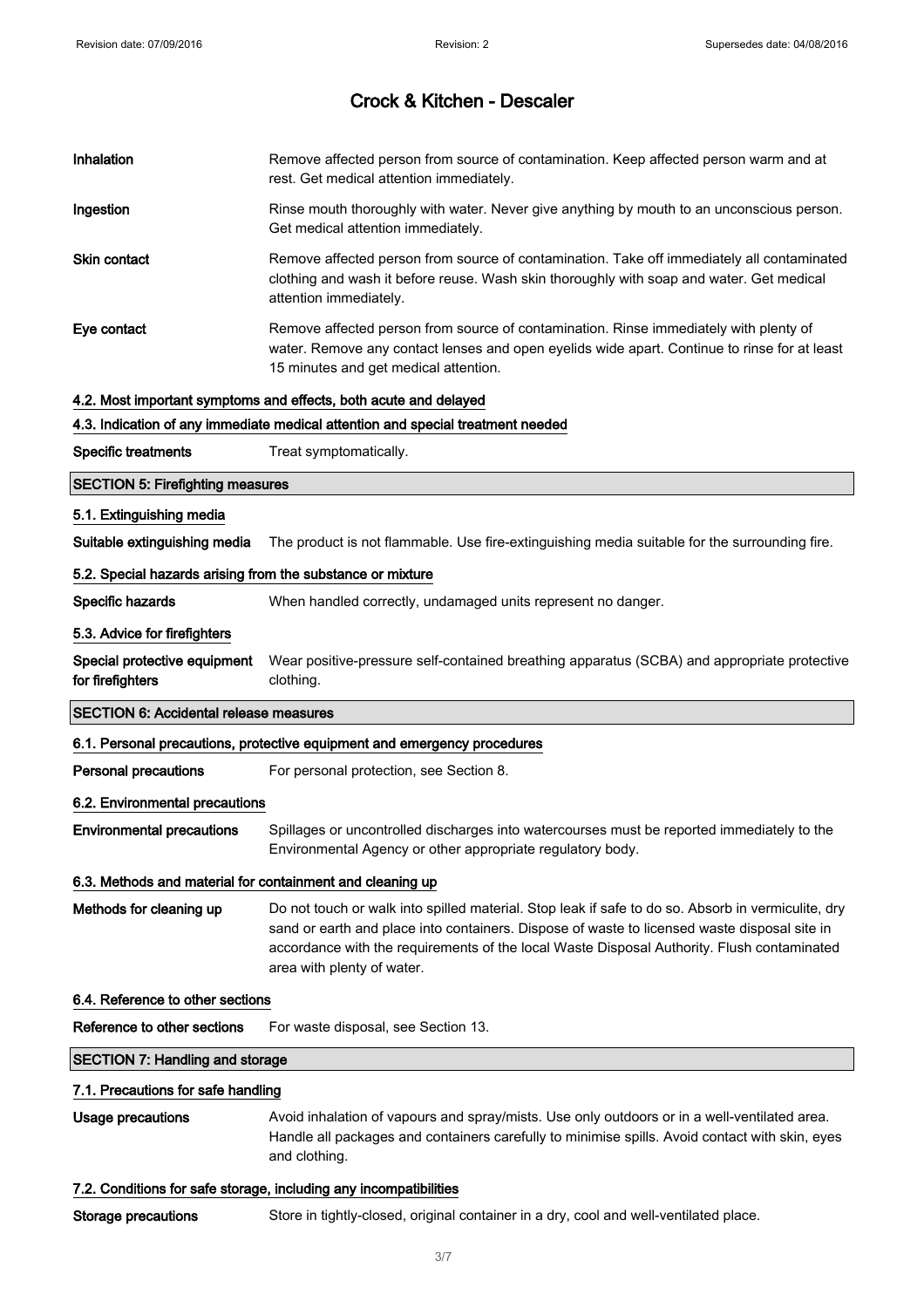| Storage class                                              | Corrosive storage.                                                                                                                                                                                                                 |
|------------------------------------------------------------|------------------------------------------------------------------------------------------------------------------------------------------------------------------------------------------------------------------------------------|
| 7.3. Specific end use(s)                                   |                                                                                                                                                                                                                                    |
| Specific end use(s)                                        | The identified uses for this product are detailed in Section 1.2.                                                                                                                                                                  |
| <b>SECTION 8: Exposure Controls/personal protection</b>    |                                                                                                                                                                                                                                    |
| 8.1. Control parameters                                    |                                                                                                                                                                                                                                    |
| 8.2. Exposure controls                                     |                                                                                                                                                                                                                                    |
| Protective equipment                                       |                                                                                                                                                                                                                                    |
|                                                            |                                                                                                                                                                                                                                    |
| Appropriate engineering<br>controls                        | Provide adequate ventilation. Observe any occupational exposure limits for the product or<br>ingredients. Avoid inhalation of vapours.                                                                                             |
| Eye/face protection                                        | Wear eye protection.                                                                                                                                                                                                               |
| Hand protection                                            | It is recommended that chemical-resistant, impervious gloves are worn. Butyl rubber.                                                                                                                                               |
| Other skin and body<br>protection                          | Provide eyewash station and safety shower. Wear appropriate clothing to prevent any<br>possibility of skin contact.                                                                                                                |
| Hygiene measures                                           | Wash at the end of each work shift and before eating, smoking and using the toilet. Wash<br>promptly with soap and water if skin becomes contaminated. Take off immediately all<br>contaminated clothing and wash it before reuse. |
| <b>Respiratory protection</b>                              | If ventilation is inadequate, suitable respiratory protection must be worn.                                                                                                                                                        |
| <b>Environmental exposure</b><br>controls                  | Keep container tightly sealed when not in use.                                                                                                                                                                                     |
| <b>SECTION 9: Physical and Chemical Properties</b>         |                                                                                                                                                                                                                                    |
| 9.1. Information on basic physical and chemical properties |                                                                                                                                                                                                                                    |
| Appearance                                                 | Clear liquid.                                                                                                                                                                                                                      |
| Colour                                                     | Colourless                                                                                                                                                                                                                         |
| Odour                                                      | No characteristic odour.                                                                                                                                                                                                           |
| pH                                                         | pH (concentrated solution): <1                                                                                                                                                                                                     |
| <b>Relative density</b>                                    | 1.083 @ 20°C                                                                                                                                                                                                                       |
| Solubility(ies)                                            | Soluble in water.                                                                                                                                                                                                                  |
| 9.2. Other information                                     |                                                                                                                                                                                                                                    |
| Other information                                          | None.                                                                                                                                                                                                                              |
| <b>SECTION 10: Stability and reactivity</b>                |                                                                                                                                                                                                                                    |
| 10.1. Reactivity                                           |                                                                                                                                                                                                                                    |
| Reactivity                                                 | Reacts with: Alkalis.                                                                                                                                                                                                              |
| 10.2. Chemical stability                                   |                                                                                                                                                                                                                                    |
| <b>Stability</b>                                           |                                                                                                                                                                                                                                    |
|                                                            | Stable at normal ambient temperatures and when used as recommended.                                                                                                                                                                |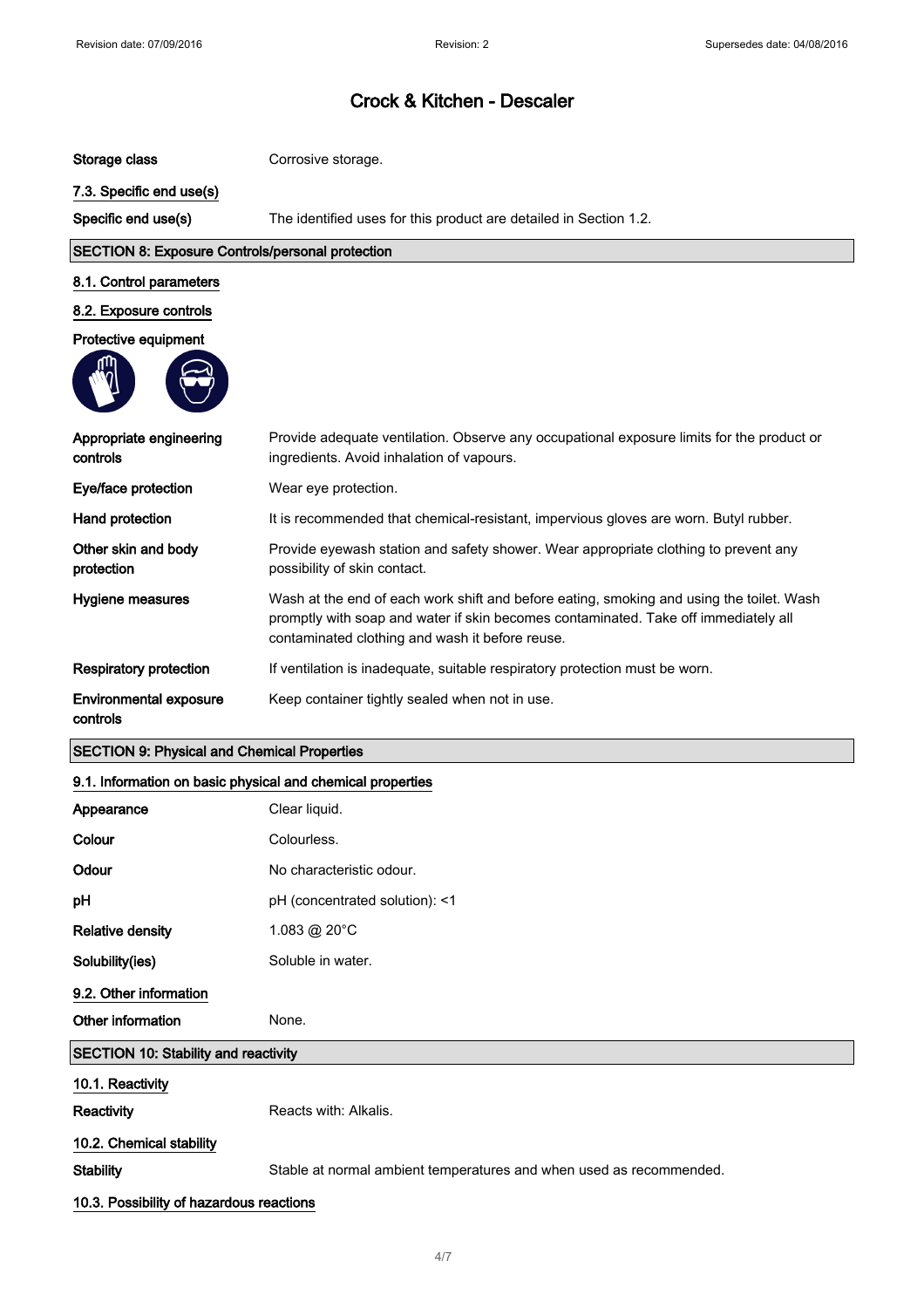| Possibility of hazardous<br>reactions        | Reacts with: Alkalis. Oxidising agents. In contact with some metals can generate hydrogen<br>gas, which can form explosive mixtures with air. Other metals or alloys.                                         |
|----------------------------------------------|---------------------------------------------------------------------------------------------------------------------------------------------------------------------------------------------------------------|
| 10.4. Conditions to avoid                    |                                                                                                                                                                                                               |
| Conditions to avoid                          | Avoid excessive heat for prolonged periods of time.                                                                                                                                                           |
| 10.5. Incompatible materials                 |                                                                                                                                                                                                               |
| Materials to avoid                           | Alkalis.                                                                                                                                                                                                      |
| 10.6. Hazardous decomposition products       |                                                                                                                                                                                                               |
| <b>SECTION 11: Toxicological information</b> |                                                                                                                                                                                                               |
| 11.1. Information on toxicological effects   |                                                                                                                                                                                                               |
| Inhalation                                   | Harmful by inhalation. May cause damage to mucous membranes in nose, throat, lungs and<br>bronchial system.                                                                                                   |
| Ingestion                                    | Ingestion may cause severe irritation of the mouth, the oesophagus and the gastrointestinal<br>tract.                                                                                                         |
| <b>Skin contact</b>                          | May cause serious chemical burns to the skin.                                                                                                                                                                 |
| Eye contact                                  | Causes burns. May cause serious eye damage.                                                                                                                                                                   |
| <b>SECTION 12: Ecological Information</b>    |                                                                                                                                                                                                               |
| Ecotoxicity                                  | The product components are not classified as environmentally hazardous. However, large or<br>frequent spills may have hazardous effects on the environment.                                                   |
| 12.1. Toxicity                               |                                                                                                                                                                                                               |
| 12.2. Persistence and degradability          |                                                                                                                                                                                                               |
| Biodegradation                               | Expected to be readily biodegradable.                                                                                                                                                                         |
| 12.3. Bioaccumulative potential              |                                                                                                                                                                                                               |
| <b>Bioaccumulative potential</b>             | The product does not contain any substances expected to be bioaccumulating.                                                                                                                                   |
| 12.4. Mobility in soil                       |                                                                                                                                                                                                               |
| <b>Mobility</b>                              | The product is soluble in water.                                                                                                                                                                              |
| 12.5. Results of PBT and vPvB assessment     |                                                                                                                                                                                                               |
| Results of PBT and vPvB<br>assessment        | This product does not contain any substances classified as PBT or vPvB.                                                                                                                                       |
| 12.6. Other adverse effects                  |                                                                                                                                                                                                               |
| Other adverse effects                        | Not determined.                                                                                                                                                                                               |
| <b>SECTION 13: Disposal considerations</b>   |                                                                                                                                                                                                               |
| 13.1. Waste treatment methods                |                                                                                                                                                                                                               |
| <b>General information</b>                   | Care should be taken when handling emptied containers that have not been thoroughly<br>cleaned or rinsed out. Do not puncture or incinerate, even when empty. Waste should be<br>treated as controlled waste. |
| <b>Disposal methods</b>                      | Dispose of waste to licensed waste disposal site in accordance with the requirements of the<br>local Waste Disposal Authority.                                                                                |
| <b>SECTION 14: Transport information</b>     |                                                                                                                                                                                                               |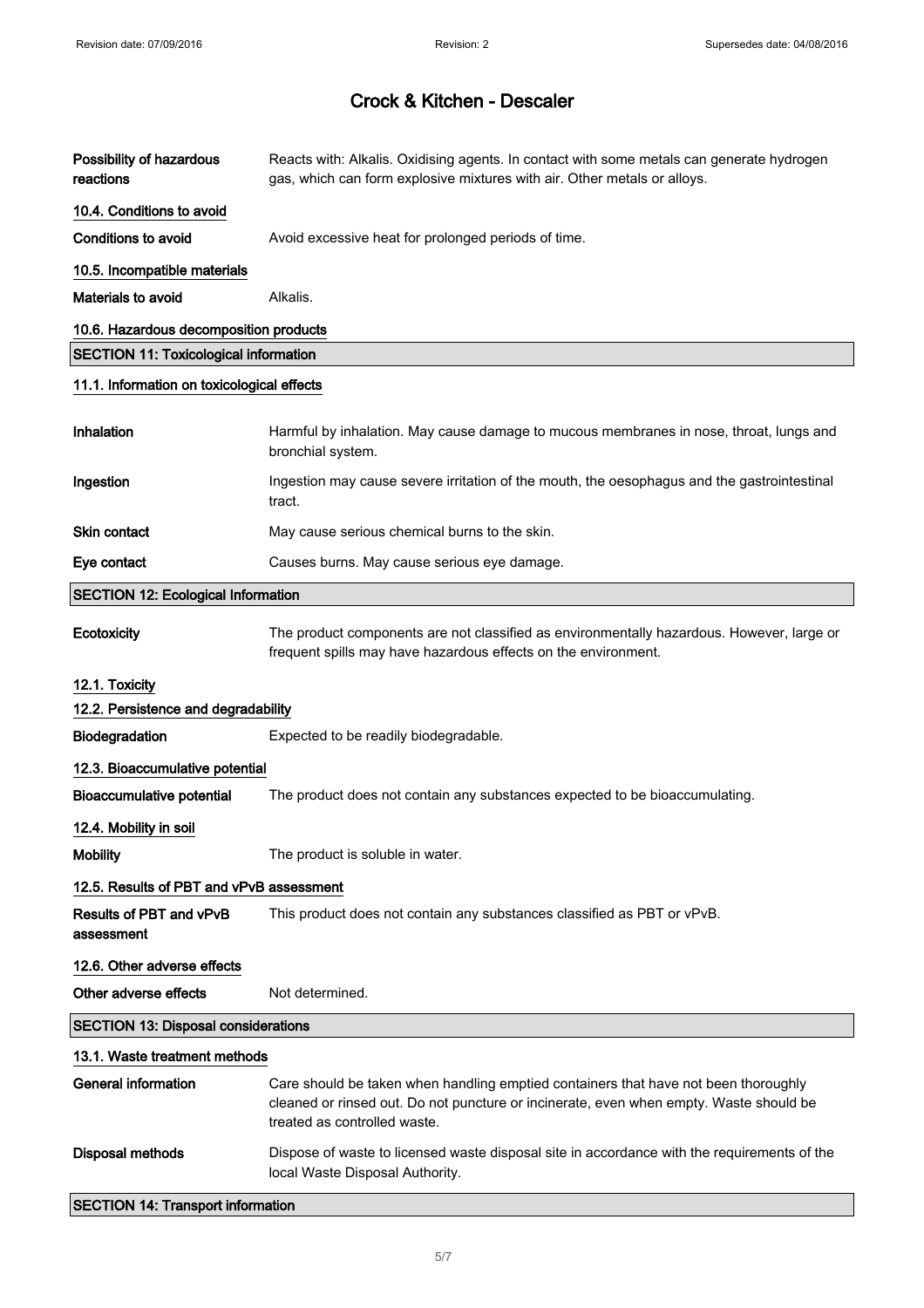General The product is not covered by international regulations on the transport of dangerous goods (IMDG, IATA, ADR/RID).

#### 14.1. UN number

Not applicable.

#### 14.2. UN proper shipping name

Not applicable.

#### 14.3. Transport hazard class(es)

No transport warning sign required.

#### 14.4. Packing group

Not applicable.

#### 14.5. Environmental hazards

Environmentally hazardous substance/marine pollutant No.

#### 14.6. Special precautions for user

Not applicable.

#### 14.7. Transport in bulk according to Annex II of MARPOL and the IBC Code

Transport in bulk according to Not applicable. Annex II of MARPOL 73/78 and the IBC Code

### SECTION 15: Regulatory information

#### 15.1. Safety, health and environmental regulations/legislation specific for the substance or mixture

National regulations **Control of Substances Hazardous to Health Regulations 2002** (as amended). Dangerous Substances and Explosive Atmospheres Regulations 2002. EH40/2005 Workplace exposure limits. Health and Safety at Work etc. Act 1974 (as amended). The Carriage of Dangerous Goods and Use of Transportable Pressure Equipment Regulations 2009 (SI 2009 No. 1348) (as amended) ["CDG 2009"]. The Chemicals (Hazard Information and Packaging for Supply) Regulations 2009 (SI 2009 No. 716).